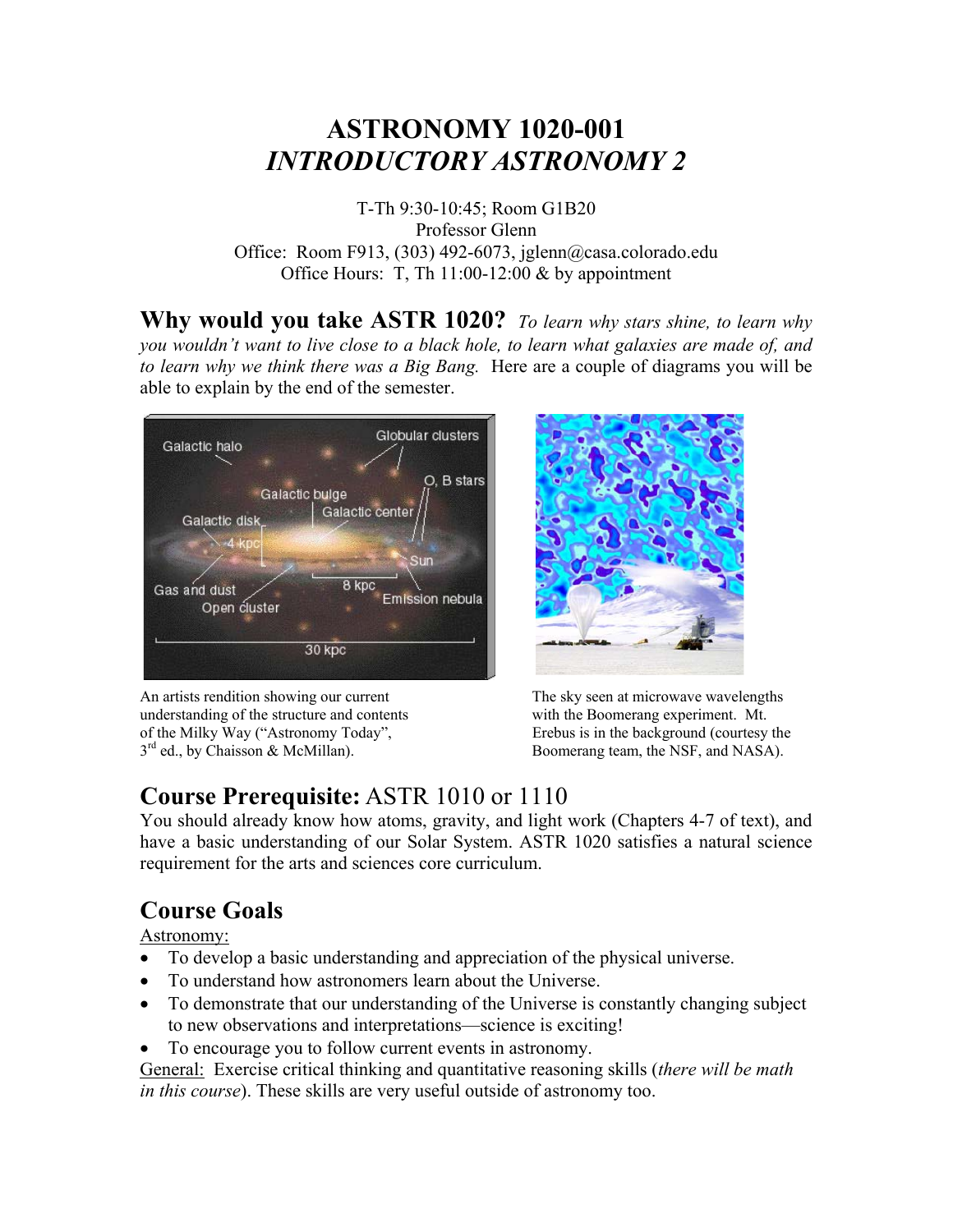## **Course Content**

- *Brief* review of physical concepts: atoms, gravity, light, & telescopes
- The Sun; star formation and evolution; star death
- The Milky Way & other galaxies
- Cosmology: the evolution of the Universe

### **Class Format**

The class will consist of lectures, demonstrations, and presentations at the Fiske Planetarium. There will be interactive concept tests during class for credit. You must purchase a "Clicker" from the CU Bookstore for this class.

## **Text**

"The Cosmic Perspective" by Bennett, Donahue, Schneider,  $\&$  Voit,  $3^{rd}$  Ed. This text gives very good physical descriptions of processes in our Universe. You must read all of Chapters 15-23 and any other materials I assign.

### **Coursework and Grading (yes, grades will be curved)**

- 1. Three exams and the final (all multiple-choice), which is cumulative (15%, 15%, 15%, and 25%, respectively).
- 2. Daily quizzes with clickers (10%). Your three lowest scores will be dropped.
- 3. One set of 2-3 observations from one night at the SBO, (10%, with up to 5% extra credit possible).
- 4. In-class concept tests with clickers (10%). Your three lowest scores will be dropped.

### **Late Assignments & Makeup Exams**

Makeup exams will only be given with a doctor's note or the equivalent. If you cannot make the prescheduled time for the final exam, make arrangements with me for an alternative time by the end of the sixth week of class (CU policy).

### **Attendance & Additional Policies**

You are expected to attend lectures. The quiz and exam materials will be drawn from the lectures and the textbook. *Copying and cheating will result in a minimum penalty of zero credit.*

### **Students with Disabilities**

If you have specific physical, psychiatric or learning disabilities and require accomodations, please let me know early in the semester so that your learning needs may be met. You will need to provide documentation of your disability to the Disability Services Department (303-492-8671) at the beginning of the semester.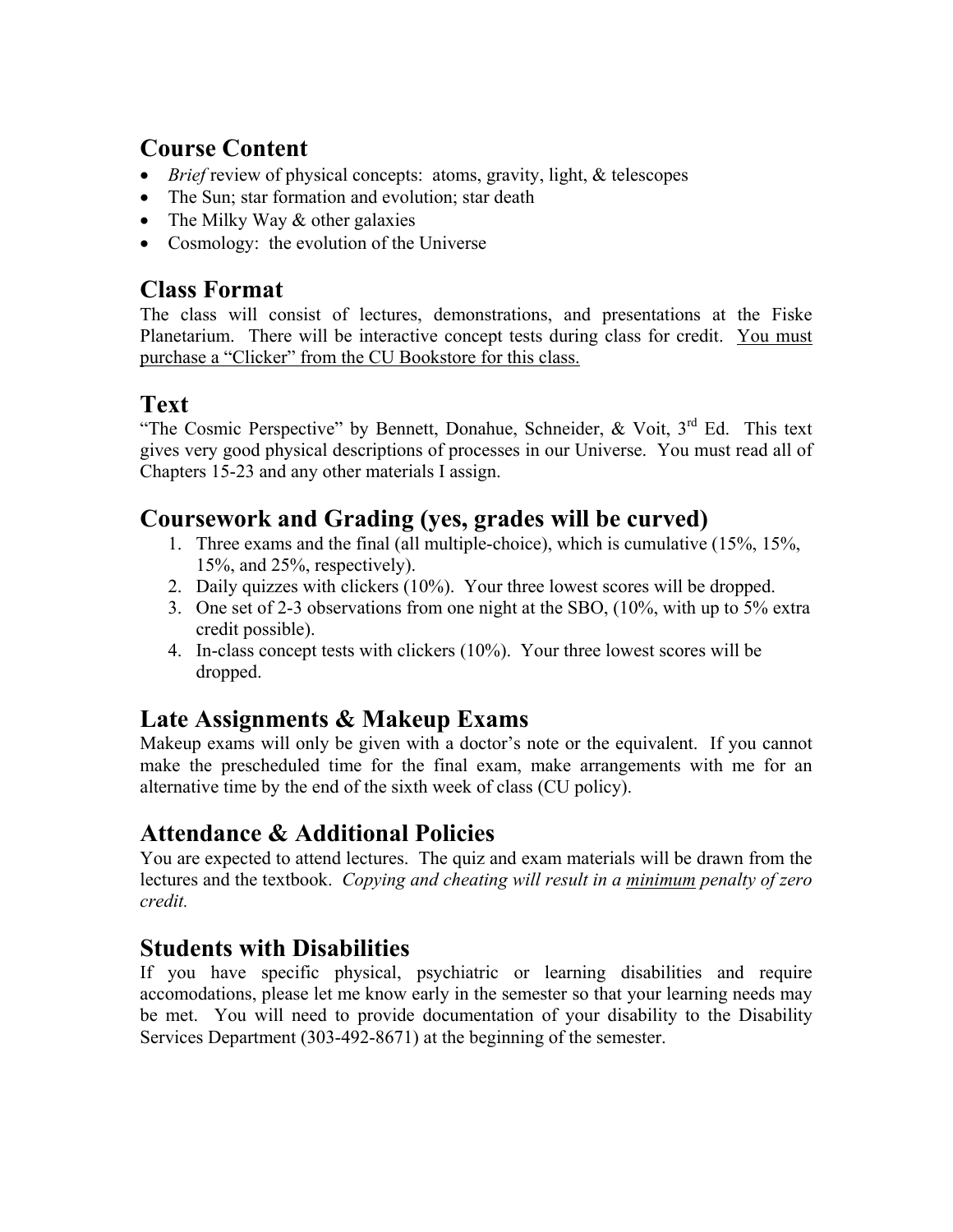#### **PRELIMINARY\* SCHEDULE**

| Section 1: Review of Atoms, Gravity, & Light; Telescopes; the Sun               |             |
|---------------------------------------------------------------------------------|-------------|
| Review of Gravity (Ch. 5)                                                       | 08/28       |
| Review of Atoms & Light (Chs. $4 & 6$ )                                         | 09/02       |
| Constellations (Fiske Planetarium)                                              | 09/04       |
| Telescopes (Ch. 7)                                                              | 09/09       |
| Last Day to Drop                                                                | 09/10       |
| The Sun: A Nuclear Reactor (Ch. 15)                                             | 09/11,16,18 |
| Exam 1:                                                                         | 09/23       |
| Section 2: Stars, Star Formation & Evolution, & End States of Stars             |             |
| Stellar Classification, Binary Stars, & the H-R Diagram (Ch. 16) 09/25,30,10/07 |             |
| Fall Break!                                                                     | 10/02       |
| Stellar Evolution (Ch. 17)                                                      | 10/09       |
| Stellar Explosions, White Dwarfs, & Neutron Stars (Ch. 18)                      | 10/14       |
| Black Holes (S3, Ch. 18)                                                        | 10/16       |
| Exam 2:                                                                         | 10/21       |
|                                                                                 |             |
| Section 3: The Milky Way & Galaxies                                             |             |
| The Interstellar Medium $&$ Star Formation (Ch. 17, 19)                         | 10/23       |
| The Milky Way's Structure (Fiske Planetarium) (Ch. 19)                          | 10/28       |
| The Milky Way: Composition, Spiral Arms, Dark Matter (Ch. 22) 10/30,11/04       |             |
| Nearby Galaxies (Fiske Planetarium) (Ch. 20)                                    | 11/06       |
| <b>Nearby Galaxies</b>                                                          | 11/11       |
| Galaxy Evolution and Active Galactic Nuclei (Ch. 21, 22)                        | 11/13       |
| Exam 3:                                                                         | 11/18       |
| Section 4: Cosmology: The Evolution of the Universe                             |             |
| The Expansion of the Universe (Ch. 20)                                          | 11/20       |
| The Cosmic Microwave Background (Ch. 23)                                        | 11/25       |
| Thanksgiving                                                                    | 11/27       |
| Inflation and the Early Universe (Ch. 23)                                       | 12/02       |
| Life in the Universe (Ch. 24)                                                   | 12/04       |
| Observations due                                                                | 12/09       |
| Review                                                                          | 12/09,11    |
| Final Exam (7:30-10:00 AM)                                                      | 12/15       |

*\* This schedule is preliminary but the exam dates will not change.*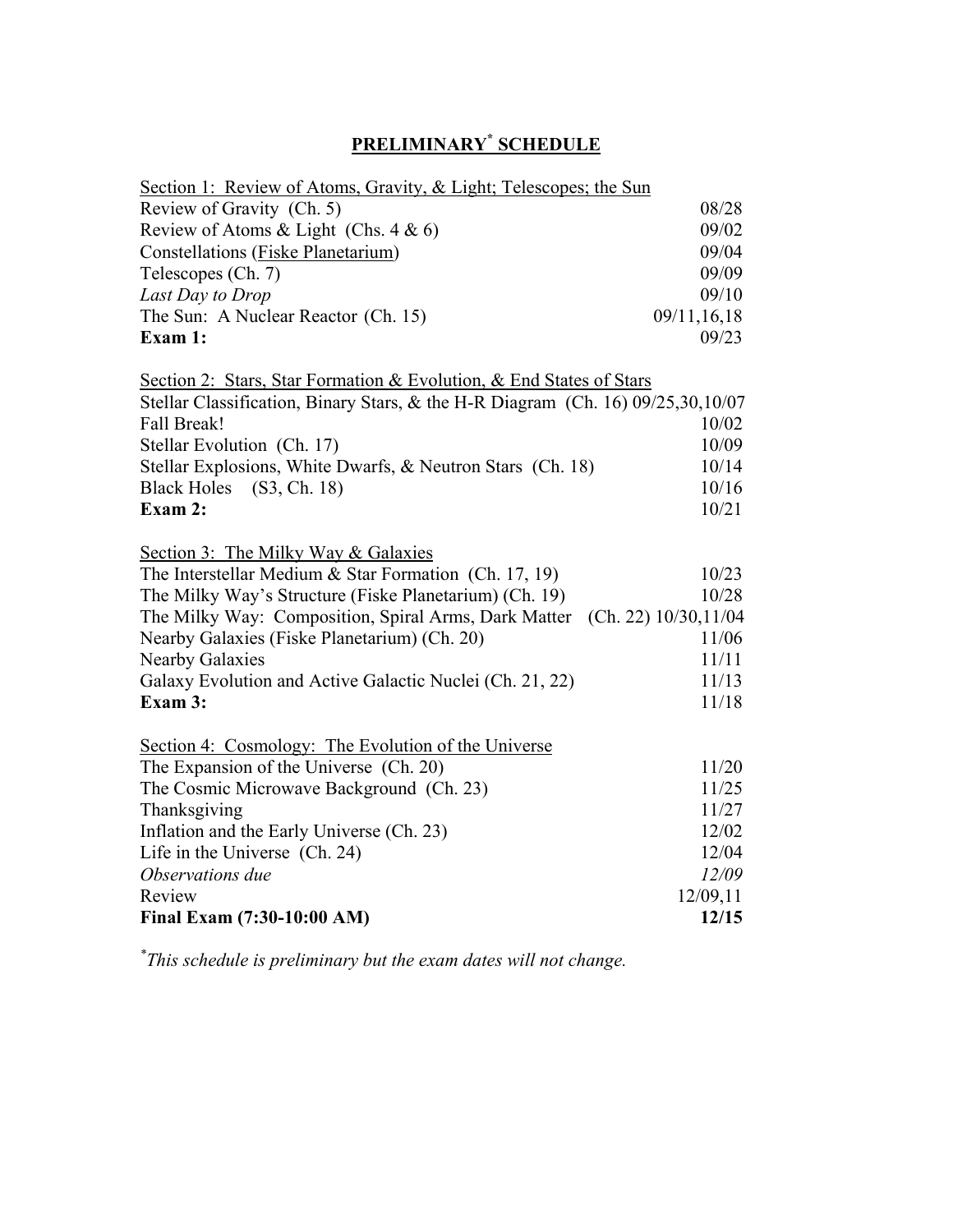#### **Observations**

Observe any three different celestial objects from the Sommers-Bausch Observatory on campus (http://www.colorado.edu/sbo/). Use the appended sheet for recording and describing your observations. **You will have to copy the appended sheet for observations 2 and 3 before you go to the SBO: no copy machine is available at the SBO.** A signature from the telescope operator is required for each observation. The dates for observations will be given in class. Don't wait until late in the semester! Each observation is worth 5% of your total grade, *so up to 5% extra credit available if you do all three.*